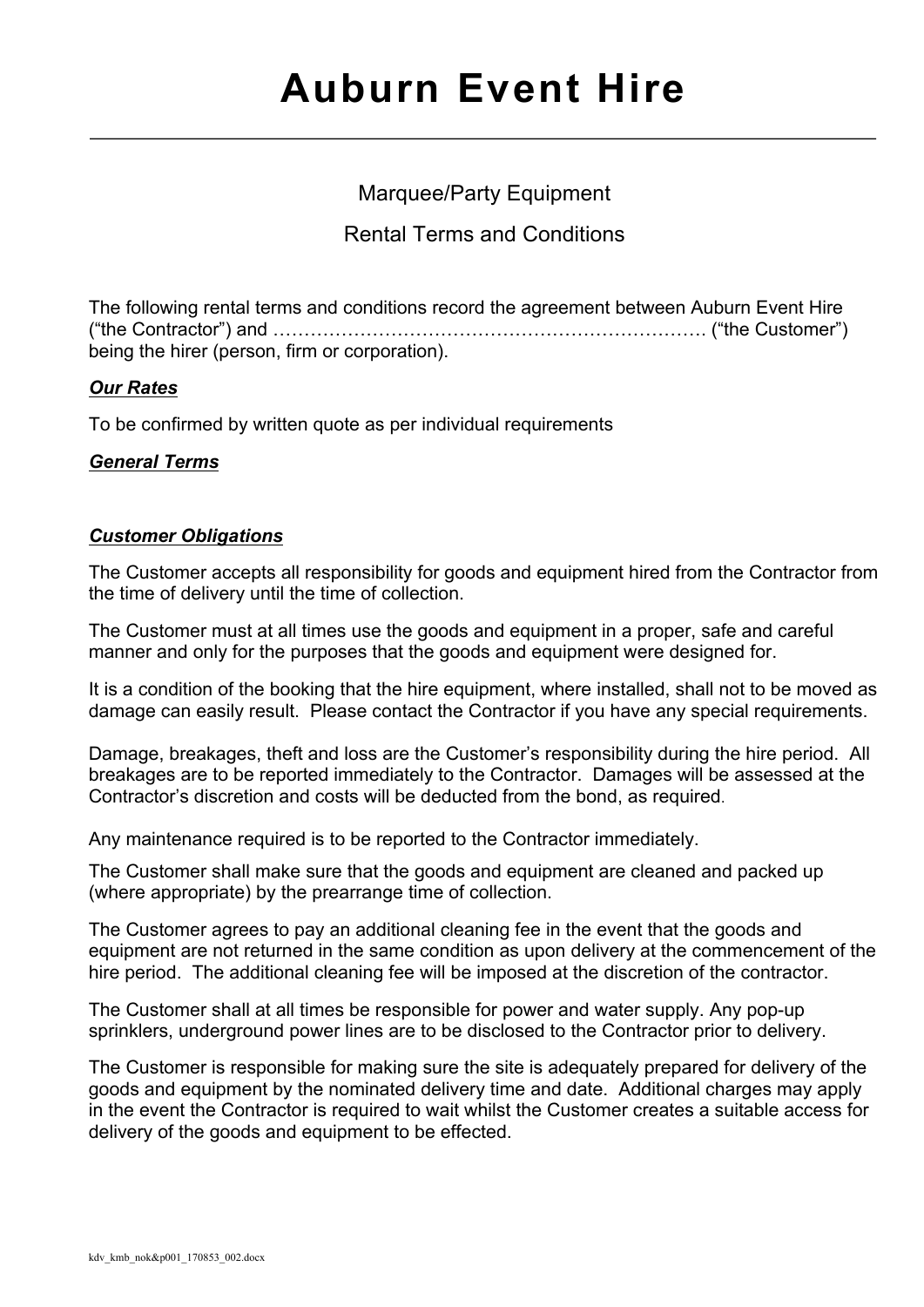## *Pricing and Payment Terms*

Prices quoted included delivery on the day of or day prior to the event, and pick up the day after the event.

At the time of booking, a fifty percent deposit required, with full payment plus payment of a security bond (if requested) to be paid no later than 48 hours prior to delivery.

The security bond will be refunded in full within 48 hours of pick up providing the equipment is returned in a clean and acceptable condition

Prices are quoted on the hire period stated only on the quote. Any extra days will be charged out in addition to the quoted rate.

#### *Cancellation Policy*

Any security bond money paid to the Contractor is refunded on a booking cancellation.

The Contractor requires 30 days notice to refund your deposit of 50% of the total hire fees.

If less than 30 days notice of cancellation is given then no refund will be given, unless the goods and equipment are rebooked for the entire booking period. If the goods and equipment are successfully rebooked then a \$55.00 cancellation and administration fee (GST inclusive) will apply and the balance of monies paid will be refunded.

## *Delivery and Pick Up*

The Customer must ensure that the Contractor has free access to the site to deliver, install, inspect, dismantle, collect and remove the goods and equipment.

Dogs or dangerous animals must be restrained away from the site while the Contractor is present on-site.

The Customer shall be present for delivery and installation of equipment.

#### *Insurances*

#### *Security Bond (if requested)*

Failure to provide proof of acceptable insurance cover for the hire equipment whilst on the Customer's premises will entail the payment of a bond to cover damage sustained to the goods or equipment hired whilst off premises.

All Customers without adequate insurance cover shall pay a bond of \$500.00 to cover the excess on the Contractor's insurance policy in the event of damage sustained to the goods or equipment hired whilst off premises. This bond is fully refundable at the end of the hire period if not required for insurance or excess cleaning purposes.

The bond will be refunded within 48 hours of pick up of the equipment with an electronic payment made direct to the Customer's nominated bank account, subject to the hire conditions being met. Customers shall provide their nominated bank account details on the booking form.

The bond is designed to secure the excess due and payable under the Contractor's insurance policy, or to cover any additional or incidental costs and expenses incurred including but not limited to, any breakage, damage or excess cleaning requirements.